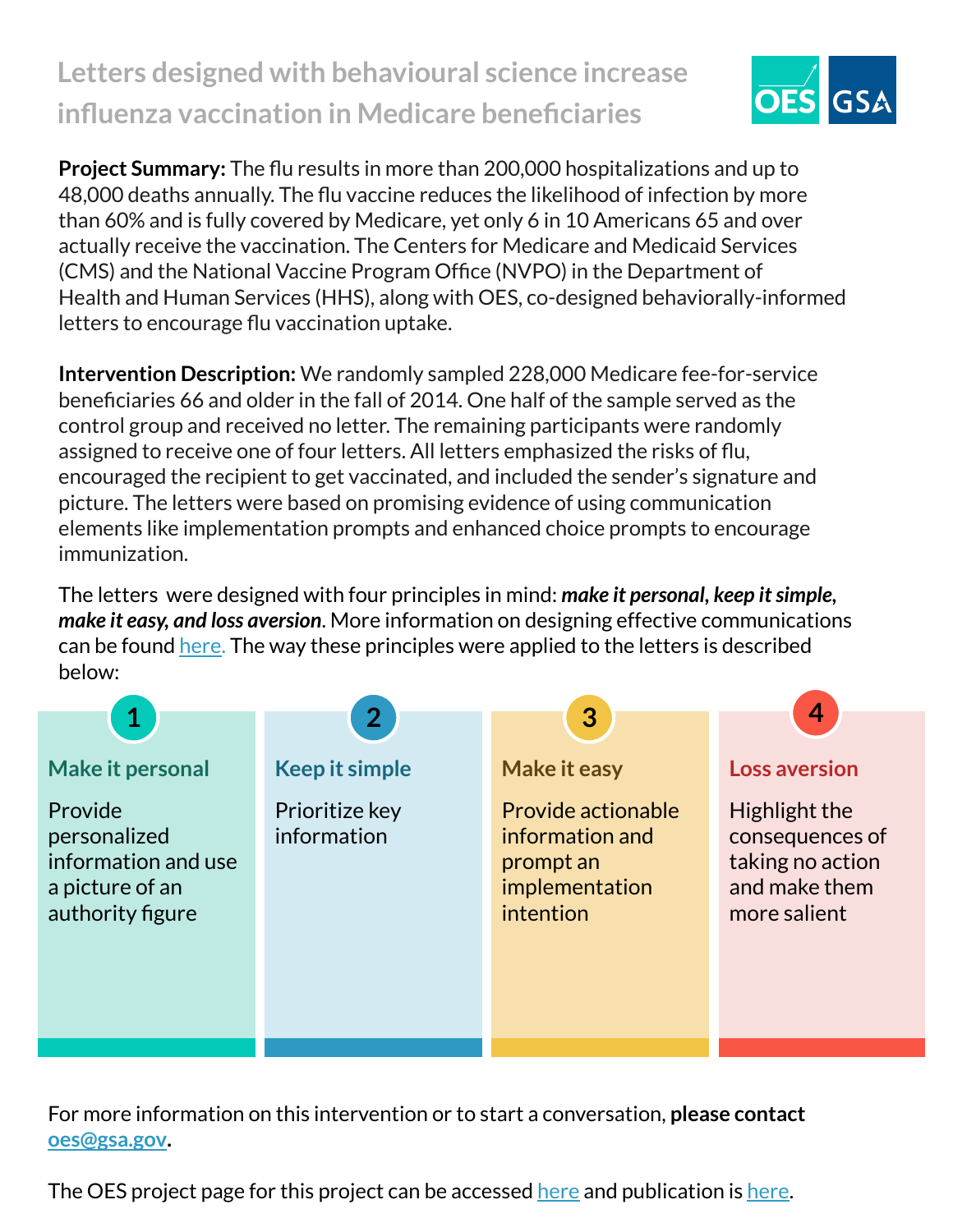

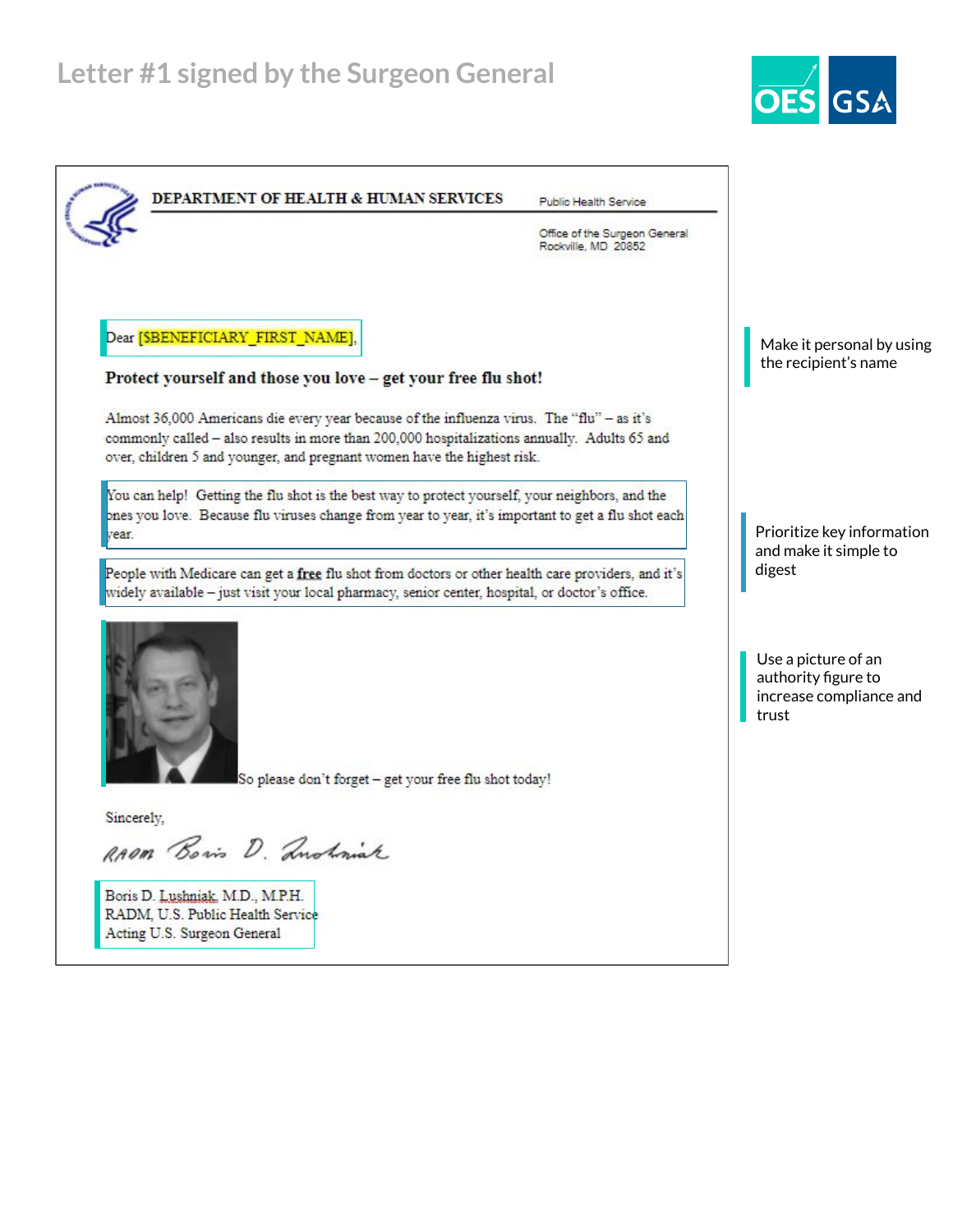## **Letter #2 signed by the Director of the NVPO**



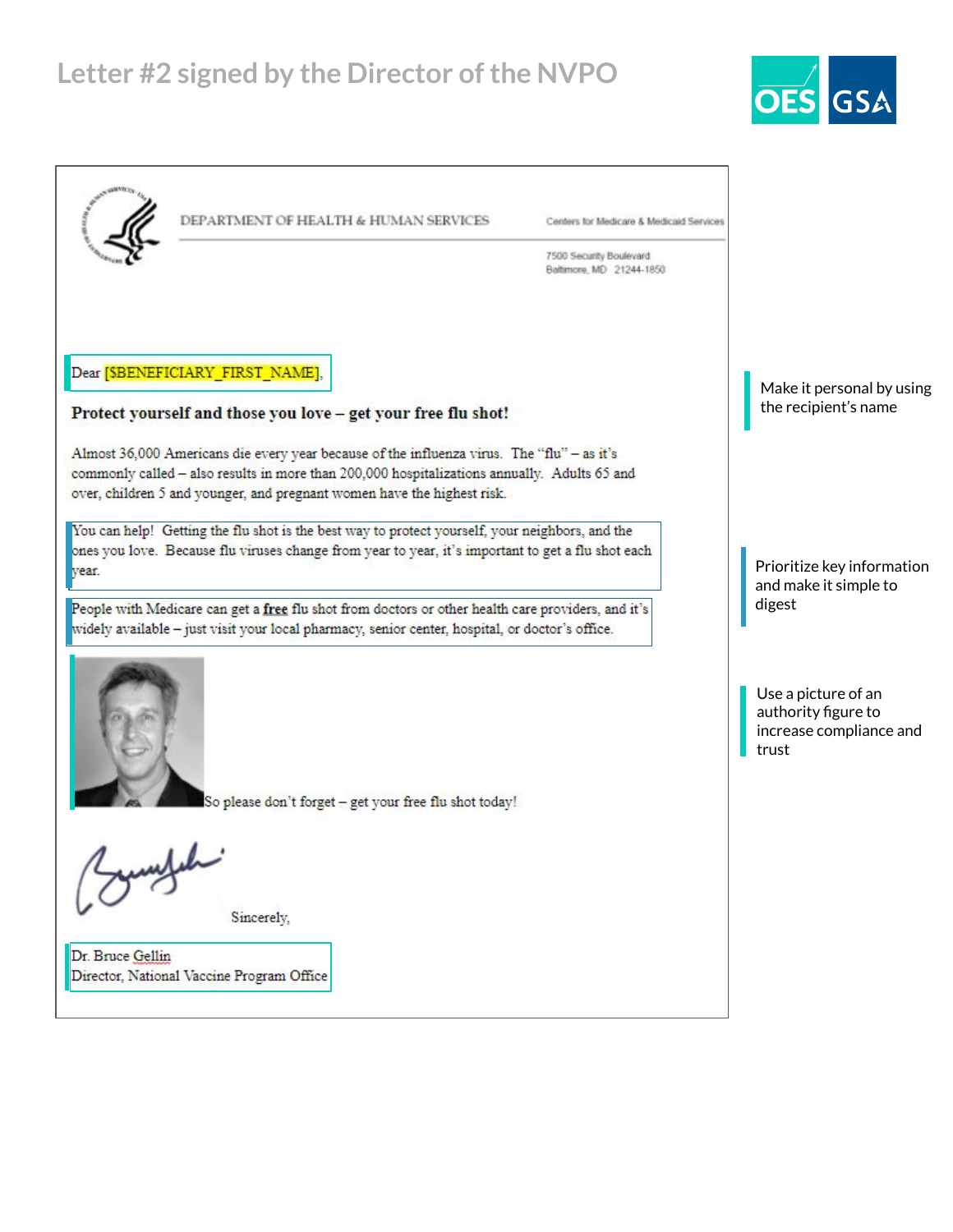